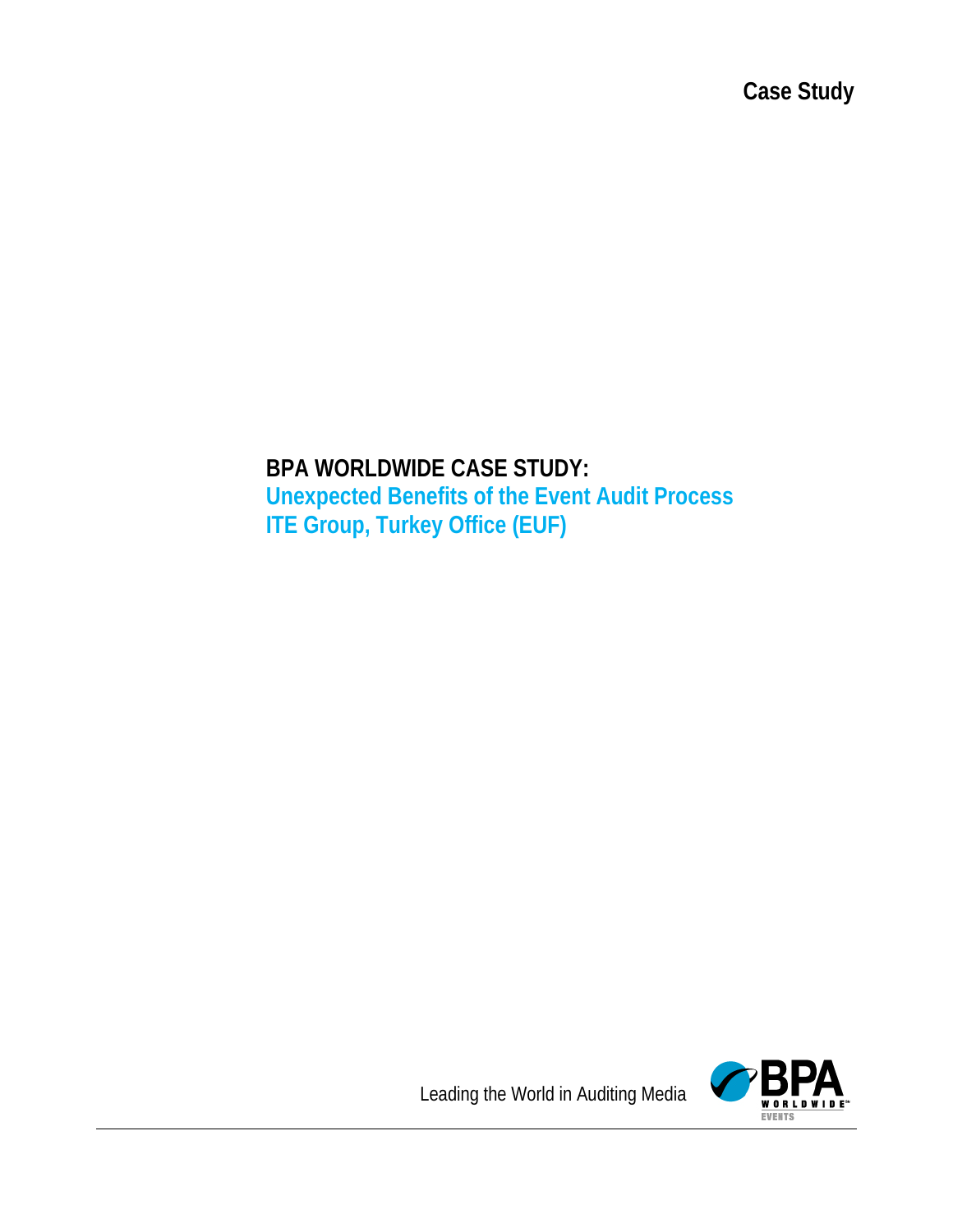

### **OVERVIEW**

ITE Group's Turkey Office E Uluslararası Fuarcılık A.Ş. (EUF A.Ş.) has been operating in Turkey since 1999. EUF organizes numerous events, all of which are the first and only exhibitions in Turkey in their respective sectors. The main exhibitions organized by EUF are; OPTICS, STATIONERY & OFFICE and ANKOMAK (Construction Machinery).

Beginning in 2010, EUF included the events TATEF, İMOB, GIDA, IPACK, PROMOTÜRK and TIME, in its portfolio of exhibitions. EUF also organizes Natural Gas – Energy and Telecommunication conferences that are unique to the regions surrounding the Black and Caspian Seas.

In addition to that, for the last 10 years, EUF has been making a significant contribution to Turkey's exports by providing access to important events organized by ITE Group offices for over 700 Turkish companies in the construction, food, tourism, automotive and energy sectors in Russia and CIS countries.

### **NEED**

As part of their global reach, EUF chose to apply for UFI (the global association for trade events) Approved status, as a requirement of UFI an audit on attendance and exhibition data took place. In 2010, EUF contracted BPA Worldwide to conduct the attendance audits of GIDA, IPACK, PROMOTURK, TATEF, IPACK and TIME exhibitions. The need for auditing the events was initially driven by the UFI (The Global Association for the Exhibition Industry) membership requirement which states that any event organizer who wishes to apply for UFI membership must have at least one event audited for two consecutive sessions upon application.

### **BACKGROUND**

The Turkish tradeshow industry is experiencing double-digit growth and large foreign investment. However, the infrastructure currently in place lags in terms of suppliers to the industry. The use of an independent third-party audit report of event attendance and demographics by show organizer marketing teams as a sales tool to promote the value of their event to exhibitors and sponsors and as an overall industry best-practice for increased transparency and credibility is a completely new concept in Turkey. The "fear factor" of verified (actual) attendance numbers being made public and in use instead of registrant numbers was cause for some initial concern.

*"…the audit provided direct input to us on areas to improve upon regarding our database of visitors, especially on the data accuracy. In turn, this data reliability gave our exhibitors increased confidence in the quality of the attendees and the resulting value of the events. This is especially important for international exhibitors who require audited data to make the decision to participate…"*

Inci Onal EUF Show Manager

With global economic concerns continuing however, more justification of expenses related to international tradeshow participation is being

required. Transparency throughout the industry is also being more frequently requested as events become more international in scope.